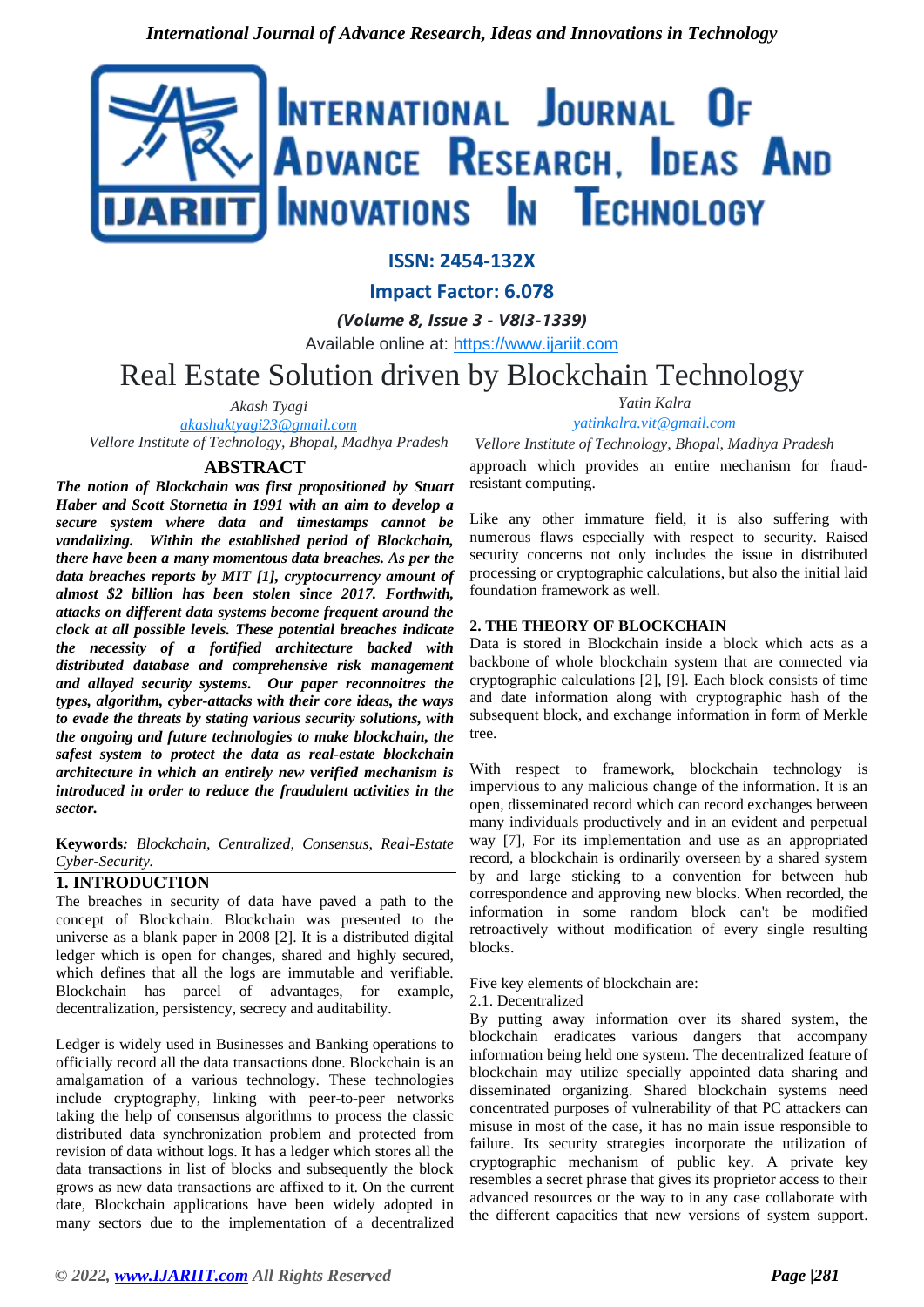Information stored in the blockchain is generally considered incorruptible [5].

#### 2.2. Anonymity

Blockchain advancements take care of the trust issue between hub to hub, so information move can be mysterious, just individual's blockchain address need to know

#### 2.3. Transparency

Transparency is another important feature in blockchain technology which attracts users from various domains. It ensures transparency to each and every node along with any update done in any point of data stored.

#### 2.4. Autonomy

The blockchain exclusively works as indicated by the standards which are characterized by its individuals. There is no focal expert for the characterized rules.

### 2.5. Security

Despite the fact that it might be hard to accomplish synchronous security and protection in a framework, but blockchain uses concept of hash code, private and public for the purpose of security of transaction records.

# **3. TYPES OF BLOCK CHAIN**

The block chain is primarily classified into two types i.e., Private block chain and Public Block Chain [6], [7]. However there exist several variations like Consortium and Hybrid block chain. In this section we will study about each type of block chain in details

#### 3.1. Public Block chain

In this kind of block chain, everybody in the system can approve the exchange and can take part in the process of attaining consensus. It guarantees decentralization by setting up a square of distributed exchanges. Every exchange is related with the block chain before it is kept in touch with the framework. Subsequently, it can be affirmed and adjusted with each hub in arranged. Anyone with a PC and web association can be selected as a hub and can be given the total block chain history. It states that everyone can check the exchange and confirm it, and can likewise take an interest in the process of attaining consensus. The advantage of the open system is the obscurity of the client and full straightforwardness of the record. Its main applications evolves over Bit coin, crypto currency, etc.



### **Public Block Chain Framework**

### 3.2. Private Block Chain

Private Block Chains utilize an entrance control layer to oversee who approaches the network. In difference to public Block Chain systems, validators on private Block Chain systems are verified by the system proprietor. They don't depend on mysterious hubs to approve exchanges nor do they

profit by the system impact. Private Block Chains are increasingly inclined to worthiness by the private division or government-based organizations as they permit a focal position to be available with a more secure, increasingly effective and quicker innovation. The only disadvantage of Private Block chain system is Low Transaction Rate per Second as it has huge network with high no. of nodes and for each node to verify a transaction with efficiency is time and energy consuming. Its main applications evolve over Voting, Supply Chain Management, Asset Ownership, etc.



**Private Block Chain Framework**

#### 3.3. Consortium Block Chain

The consortium Block Chain is a framework that is 'semiprivate' and has a controlled group of users, yet works across various associations. There are numerous advantages to consortium frameworks, and numerous Block Chain stages are setting themselves up as a spine for these cross-organization and cross-discipline arrangements. A Block Chain consortium of similarly invested organizations can use data to improve work processes, responsibility, and straightforwardness. Consortium Block Chain versus private Block Chain is a sweetspot between completely open, decentralized frameworks and completely halfway controlled. There's bound to be a confided in accord, as numerous associations have a stake in the result. Its main applications evolve over Banks, Government Organizations, etc.



**Consortium Block Chain Framework**

#### 3.4. Hybrid Block Chain

A Hybrid Block Chain is a blend of the private and public Block Chain. It utilizes the highlights of the two kinds of Block Chains that is one can have a private authorization-based framework just as a public consent less framework. With such a crossover arrange, clients can control who gains admittance to which information put away in the Block Chain. Just a chose area of information or records from the Block Chain can be permitted to open up to the world keeping the rest as secret in the private system. The half and half arrangement of Block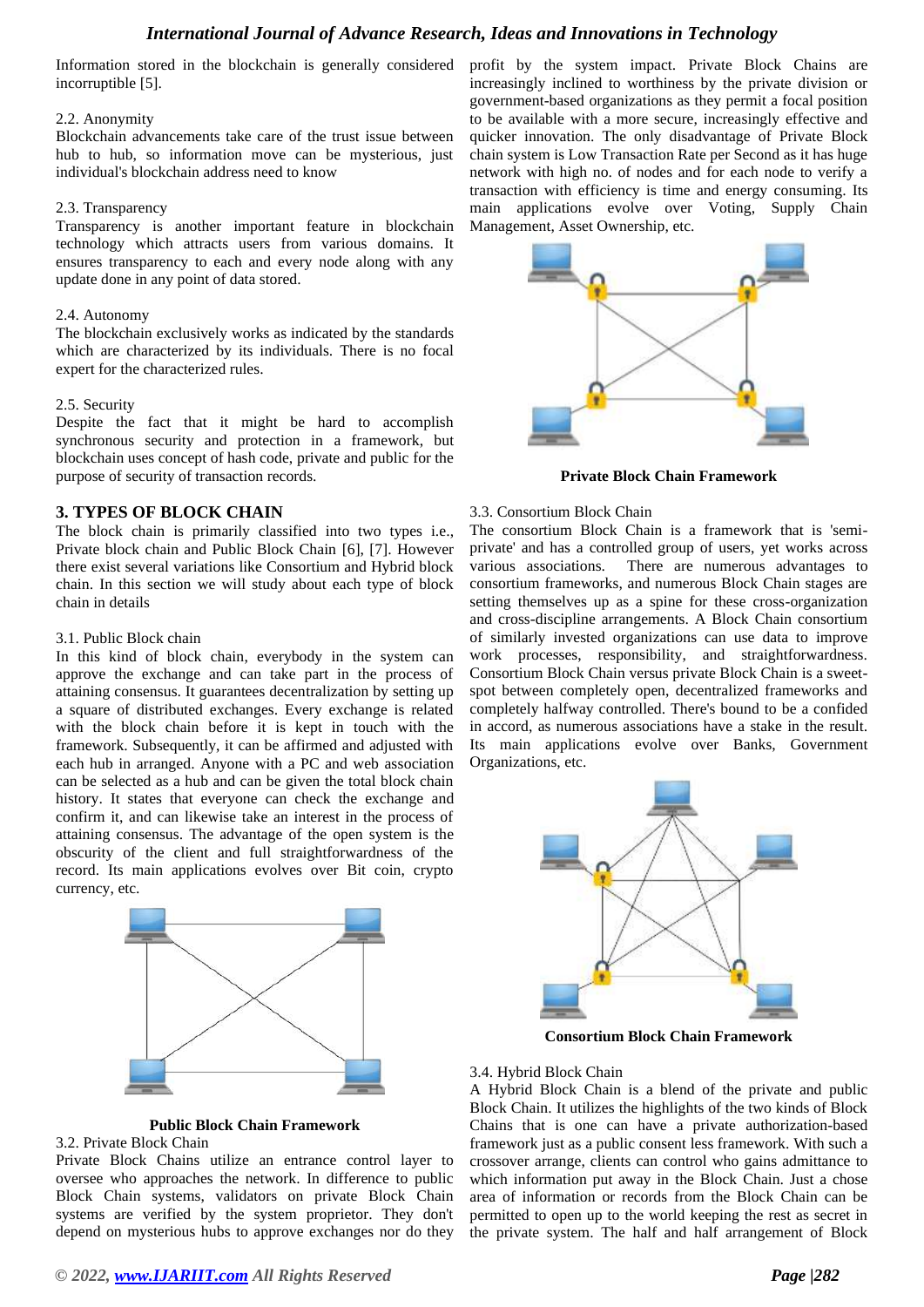Chain is adaptable so clients can undoubtedly join a private Block Chain with different public Block Chains. Be that as it may, clients can likewise discharge it in the public Block Chain to get checked. The public Block Chains increment the hashing and include more hubs for check. This upgrades the security and straightforwardness of the Block Chain organize. Its main applications evolve over News Management System by Journalists etc.



#### **Hybrid Block Chain Framework**

Along these lines, more or less, every case or instance of an effective block chain utilize that we have seen till date is of a public block chain. Public block chain ensures security as hacking the whole system is practically outlandish. What's more, it offers information straightforwardness as each hub has equivalent access to the record put away in the block chain.

#### **4. CONSENSUS ALGORITHM**

Consensus Algorithm makes the block chain system profoundly secure and decentralized. Consensus Algorithm is a process which settles on all block chain nodes understanding the same message, can ensure the most recent block of information has been added to the chain accurately, and ensure that the message that is stored by the node was the exact same and safe from various cyber-attacks. The Block chain Consensus algorithm is prejudiced for understanding, coordinated effort, co-activity, equivalent rights to each node, and compulsory assistance of every node in the agreement procedure [8].

Working of some of the consensus algorithms are explained below:

### 4.1. Proof of Work

Delivering a proof of work can be an arbitrary procedure. Legit proof of work is produced after a great deal of experimentation. Computing of PoW is known as mining. Each data block has a design less value which is called Nonce in block header, by changing this nonce value, PoW needs to produce a value that makes this block header hash less than the difficulty target which has just been set up. Difficulty implies how much longer it will require when node is computing hash value less than target one. All together for a block to be acknowledged by network hosts, miners must accomplish a proof of work (PoW) which covers the entirety of the information in the block. .

#### 4.2. Proof of Stake

Proof of stake (PoS) is a sort of Consensus Algorithm by which a block chain network plans to accomplish distributed consensus. In PoS-based block chains, the author of the next block of data is picked through different mixes of arbitrary choice (i.e., the stake). The Proof of stake was made as an option in contrast to the proof of work (PoW), to handle inherent issues in the last mentioned. The Proof of stake (PoS) tries to address this issue by applying mining power to the extent of coins held by a miner. In this way, rather than using vitality to answer PoW questions, a PoS miner is restricted to mining a level of exchanges that is intelligent of their proprietorship stake [9].

#### 4.3. Byzantine Fault Tolerance

This algorithm works efficiently in an asynchronous system. It can be achieved in a case when all the correctly working nodes come into a common agreement on their value. Any late message is considered as faulty and there is a default assignment in case the majority responds to the correct value.

#### 4.4. Proof of Elapsed Time

PoET is a decent consensus algorithm which picks the next block of data utilizing reasonable methods. It is broadly utilized in permissioned Blockchain systems. In this algorithm, each validator on the network gets a reasonable opportunity to make their own block. All the nodes do so by waiting for an arbitrary measure of time, including a proof of their hold up in the block. The blocks are then broadcasted to the network for others deliberation. The winner is the validator which has taken least time in the verification part. There are extra checks in the algorithm to prevent nodes from continually winning the race, and prevent nodes from creating a minimum clock esteem.

# **5. SECURITY STATUS OF BLOCK CHAIN**

Each block in the block chain is associated with all the blocks. This makes it hard to alter a solitary record in light of the fact that a cyber-attacker would not only have to alter the block that contains information but all others connected to it to maintain a strategic detection. This by itself probably won't appear a very remarkable prevention, although block chain has some other innate attributes that give extra methods for security [10].

On the off chance that a record is altered, the mark will be considered invalid and the other system in the network will know immediately that some manipulation has occurred.

Tragically for those goal-oriented attackers, block chains are decentralized and circulated across shared systems that are consistently refreshed and kept in a state of harmony. Since they aren't contained in a focal area, block chains don't have a solitary purpose of disappointment and can't be transformed from a solitary PC. It would require enormous measures of registering capacity to get to each example (or possibly a 51 percent larger part) of a certain block chain and adjust them all simultaneously.

Although Block chains are barely permeable, yet in the world of emerging digital technology anything available for public use is also for cyber attackers and they are always there to get a way to get into it. Some of the commonly used cyber-attacks are listed below.

### 5.1. Denial-of-Service

One of the most common cyber-attack where the attacks floods the objective framework in such a way, that the framework can no longer serve its clients. A Denial-of-Service (DoS) attack in block chain includes submitting a bigger number of exchanges than it can deal with and to send fake traffic to other peer nodes by taking charge for at least one node in the system. This will gradually block the whole system and the authentic exchanges may not get executed as all the hubs are caught up with approving fake traffic.

5.2. The 51% Attack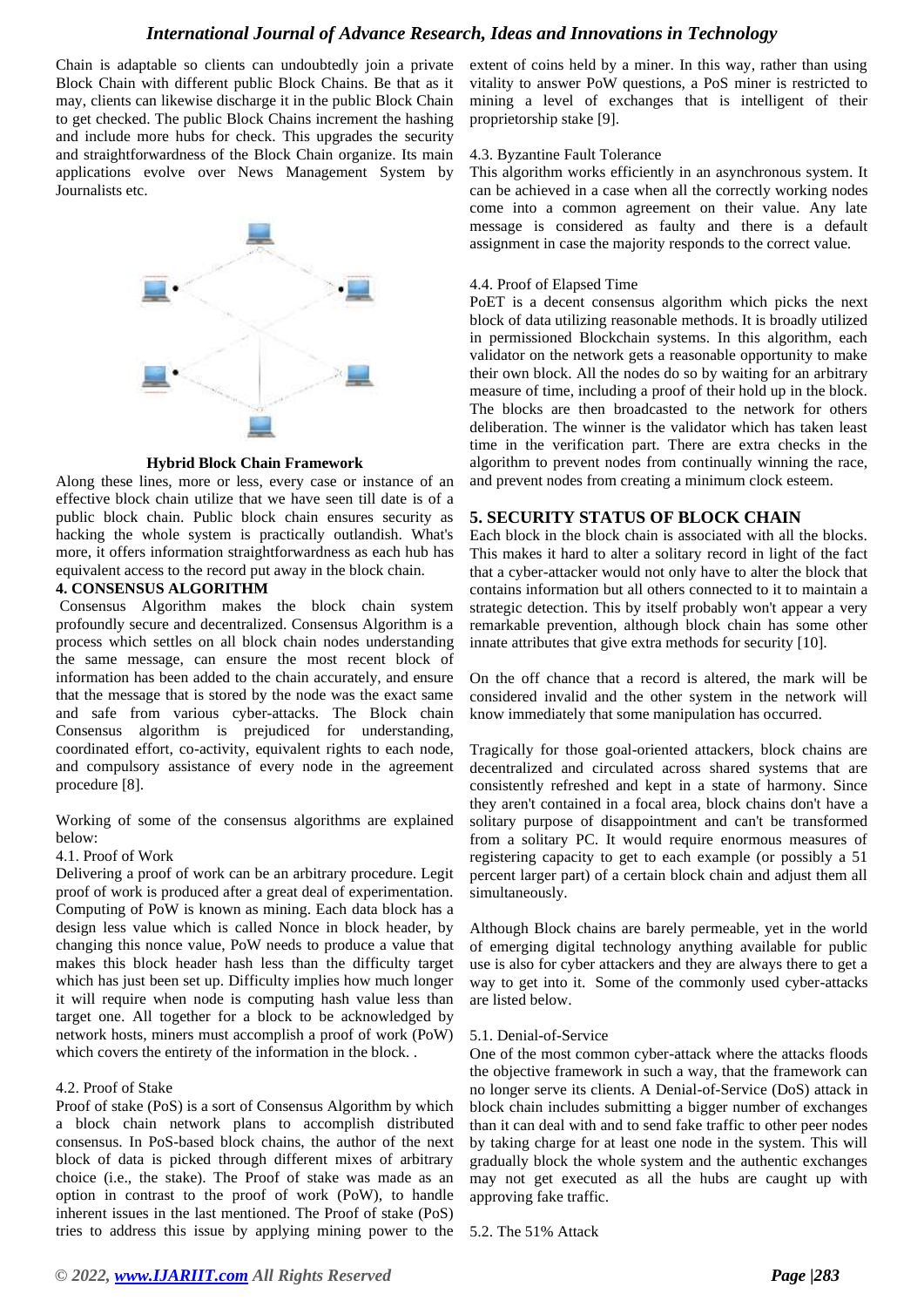A 51% attack may occur when a miner node, which happens to have particularly more computational assets than the remaining of the system nodes, endorse the exchanges and controls the substance of a block chain. As it has the greater proportion (51%) of the system's computational power, the prevailing node can outpace every other node to control the block chain, or even take resources from others. No 51% attacks have happened in the bitcoin organization since January 2009, when the genesis block was made and added to the block chain, the risk does exist, particularly in block chains with little systems.

#### 5.3. Identity Theft

Despite the fact that block chains protect anonymity and security, the security of advantages relies upon shielding the private key. On the off chance that one's private key is obtained or taken, no can recuperate it. Thus, all the advantages this individual possesses in the block chain will disappear, and it will be almost difficult to recognize the criminal. The results might be more obliterating than wholesale fraud in the offline world, where outsider organizations protect exchanges, control dangers, identify dubious exercises, or on the other hand help discovering the culprit. With the appearance of quantum computing, it isn't futile for cryptographic keys to be split rapidly, flatten the establishment of block chain innovation [11].

#### 5.4. System Hacking

It is hard to hack and adjust records stored in a form of block chain, yet not the programming codes and frameworks that actualize its implementation. For an instance, MtGox, the biggest Tokyo-based bitcoin trade company, was hacked in March 2014, and bitcoins worth \$700 million were taken.

#### 5.5. End-Point Attack

Endpoints are defined as the point where the user interacts with the framework. In conventional conditions, endpoints are under the direct control of service providers while in blockchain end users utilize their own frameworks to get into blockchain. Attackers can take clients' key by getting in their framework without cracking the actual blockchain system.

### **6. CHALLENGES TO BLOCKCHAIN**

A challenge can be characterized as an understood interest for verification. A portion of the significant challenges at present looked by blockchain innovation are recorded as underneath [12].

### 6.1. Adaptability

Advancement in Blockchain technology had led to an exponential increase in the number of clients. Therefore, the biggest challenge is to make blockchain mechanism more competent and efficient in dealing with large userbase within short span of time. As of 2017, the complete number of Coinbase clients is recorded to be 11.7 million. As an evergrowing technology, wide variety of people are getting acquainted with it. The regular exchanges have moreover extended drastically which significantly hit the rate of preparation of the exchanges as a better wide variety of people indicates greater PCs composing and attending to the employer creating a trendy lumbering framework.

### 6.2. Complex to comprehend and receive

The convoluted mechanism and tedious mining operations have resulted in complex architecture which is difficult to comprehend. Due to this complexity in the architecture design, the users are unable to use the technology to the fullest. Prior to plunging into this developing technology, one should compulsorily learn and twig the canons of encryption and disseminated record. Another point that makes blockchain difficult to receive is that monetary foundations are satisfactory to provide secure instalment passages and different super users at a nominal price contrasted with the expenses developed with blockchain.

#### 6.3. Security

Blockchain, an open source distributed ledger, available to everyone. It is a vital angle by and large, yet it turns into an obligation used in a delicate environment. Blockchain technology actually required to develop more to be embraced on a large scale. The data should be rebuilt in a form that permits confined permission and is open only for the authorized personals who has appropriate rights.

#### 6.4. Blockchain is as yet a far-off dream

However, in all actuality the difficulties referenced above are still difficult to vanquish, and it will take some great time before blockchain turns into a fundamental piece of the apparent multitude of ventures.

Blockchain has a picture issue. Blockchain is an excess of connected with digital forms of money in the psyche of many. Particularly crypto has a negative picture that is encircled by fraudsters, programmers that are utilizing he innovation for crimes. This terrible name is pondering the blockchain innovation framework as entire and is making individuals truly reconsider prior to receiving it.

Before the overall selection is potential, individuals from the public must comprehend the distinction between bitcoins, other digital currencies, and blockchain. One ought to comprehend those digital forms of money are just a single utilization of blockchain innovation among numerous others. This will assist with wiping out the occasionally negative ramifications and may bring about an expanded eagerness to utilize the innovation.

#### 6.5. Scalability

Bitcoin which is known for its security and safety often dangle in terms of performance. The sluggish transaction in Bitcoin projects as a convoluted issue for increase number of users. In current scenario the technologies used by enterprises and banking system have surpassed blockchain in terms of scalability.

#### 6.6. Lack of standardization

Blockchain exists on a variety of networks but there is no existence of a universal standard. Lack of standardization paved path for many hurdles like interoperability, humongous variation in cost, difficult and different mechanism which all together makes Blockchain unavailable for mass adoption.

### **7. APPLICATIONS OF BLOCKCHAIN**

Blockchain technology is been implemented in various sectors today which includes Finance, medical, travel, government, etc. Some of the applications of Blockchain technology have been described below.

### 7.1 Crypto Currency

A cryptocurrency can be defined as a virtual currency that is secured by various concepts of cryptography which makes counterfeiting or double spending nearly impossible. During the last decades we have witnessed the emergence of various cryptocurrency, Bitcoin being the most valuable and famous.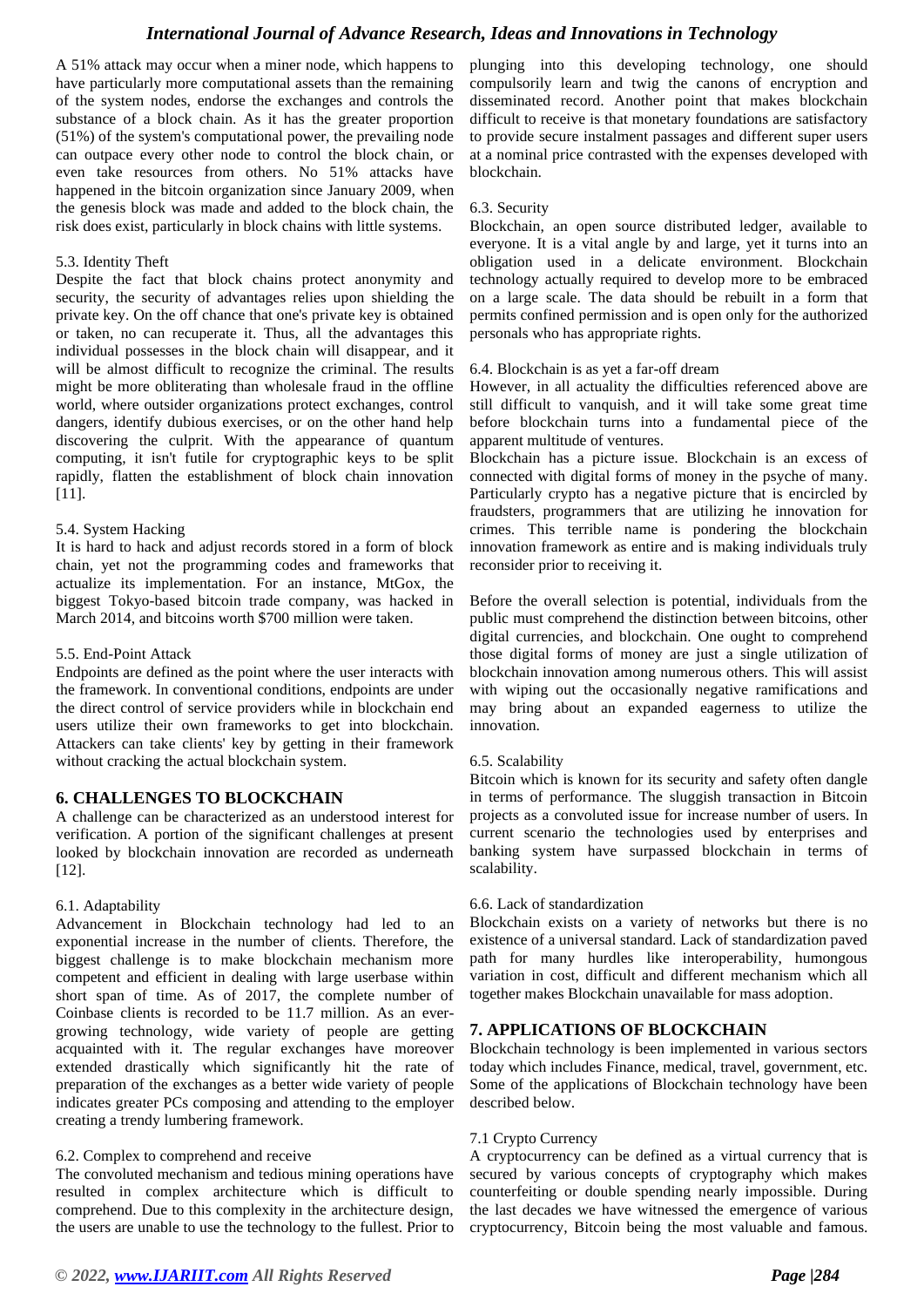Anonymity, Decentralization, verifiability being the reason behind the increase use of these currencies among people.

These types of currencies reduce the needs of individual currencies which allows user to do transaction all around the world without any currency exchange.

Cryptocurrency also have certain issues associated with it. Due to anonymity, cryptocurrencies are used for illegal transactions which consider the main issue regarding its legality and adoption by various government. Mining of cryptocurrencies consumes a lot of fuel and having adverse effect on the environment [6].

#### 7.2 Healthcare

Blockchain technology can also be implemented in health and care sector where it can be used for various purposes like managing electronic medical data, personal health record data management, protection of heath care data.

With the help of blockchain a single system for data management can be designed which will store and update the data continuously which can be secured and easily available to authorized user. This will minimize the time in providing effective response to the patient in an emergency situation as well as avoid miscommunication which can lead to catastrophic results. It will help in a mechanism where the care can be personalized.

Blockchain can also be useful in providing an entire new mechanism for pharmaceutical which will make this system more secure and transparent and at the same time tracking and resolving issues will be more compatible.

It is also believed the combination of blockchain with artificial intelligence can do wonders in field of medical. Combining these mechanisms is a convoluted task due to accessing and storing mechanism in blockchain along with the privacy and safety concerns [15].

### 7.3 Real Estate System

Blockchain Technology can also be effectively implemented in the Real Estate Sector. Due to the properties like anonymity, transparency and security, Blockchain can be considered as one of the best possible options to store and record confidential information.

Considering the effective ability of Blockchain an entire new mechanism for Real Estates can be introduced. In this a Real Estate Data Blockchain is introduced with the aim of providing transparency, accessibility and user-friendly platform for all the users.

In this mechanism, we have various entities like the Law Department, Buyer/Seller, Government Authority, Banking Sector that will help in adding verified data in the blockchain via processes like Application, Verification, Approval, and Rejection.

As per the requirement, this blockchain will be a Consortium Blockchain. The consortium Blockchain is a framework that is 'semi-private' and has a controlled group of users, yet works across various associations.



In the above-mentioned diagram,

#### 1. Buyer/Seller

These entities are responsible for initiating the entire blockchain mechanism by applying for No Objection Certification (NOC) for selling or purchasing a property.

#### 2. Law Department

It is one of the entities which acts like a miner and will work collaboratively with other miners in order to add data in the Blockchain. This entity is responsible for providing the No Objection Certification with regards to any law related data and forward the request to the next entity.

### 3. Bank

It is another miner which will provide No Objection Certification regarding any financial dispute on the property related to the banking sector and will forward the request to the next entity.

4. Government

It is an entity that collects approval requests from the set of miners and processes the information in order to verify and produce the No Objection Certification to allow the Ownership Transfer process.

Once the transfer process is completed the Government Authority will add the verified Ownership Transfer data into a Block and once the sufficient amount of data is collected in block, the data block is further pushed in the real estate blockchain framework.

Advantages of Real Estate Data Blockchain -

1. Accessing and Retrieval of data by authorized users is quick and efficient.

2. Transparency and Anonymity.

3. Reduction of fraudulent activities in the Real Estate Sector.

# **8. METHODOLOGY**

Writing states that blockchain innovation can be applied to land and could be a gamechanger in executing land. The attention on an answer for a field issue - the bulky exchange process - is in accordance with plan science research. Plan science research depends on practical exploration and expects to make an imaginative "antique" that will assist with taking care of true issues For this explanation, it is exceptionally pertinent to data framework research. Henceforth, this strategy is applied in fostering a plan recommendation for a field issue. The paper begins with a deliberate audit of past work on land exchanges and blockchain innovation. Be that as it may, no plan ideas are found - as existing work isn't set up or adequately grown - to give more prominent calculated lucidity about a particular point or field of proof. Subsequently, the amalgamation centres around checking the examination by the distinguishing proof of significant trouble spots inside the current exchange process. Trouble spots have been recognized through semi-organized meetings with five specialists associated with the cycle and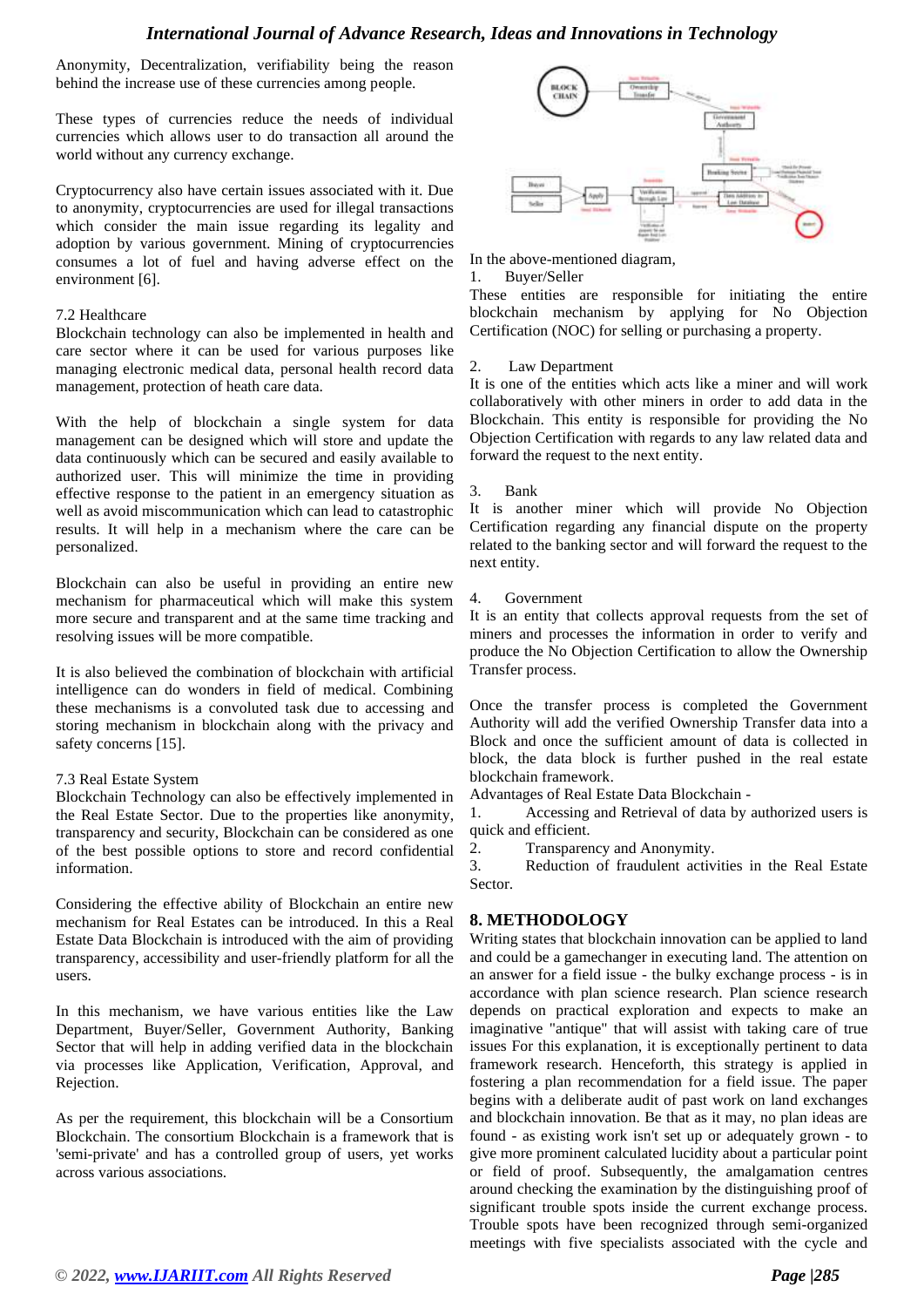afterward investigated in view of the Grounded Theory philosophy. The discoveries of these meetings are utilized to foster a unified foundation (without the utilization of blockchain) which defeats the previously mentioned trouble spots. Therefore, blockchain innovation can be acquainted and contrasted and both the current technique for information the board (decentralized) and a concentrated approach to working. In the wake of planning the framework of the blockchain model and UI, the interviewees are asked again to practically approve the proposed model. Utilizing this technique, it tends to be exhibited that the created blockchain model is promising and fulfils the assumptions for future clients.



### **9. FUTURE OF BLOCKCHAIN**

Blockchain have a wide range of future scope in various sectors and with various technology [16]. Some of them are listed below:

9.1 Adoption of Blockchain Technology by various industries

Various industries have already adopted or planning to adopt the blockchain technology due to its characteristics like security, anonymity and decentralization. Companies like Nordea, INBLOCK, Kroger, NuArca are already working on various projects related to blockchain technology in order to provide more feasible and secure solution to many companies' problem of traceability, accessibility.

One of the leading organizations Plastic Bank had recently developed a security rich, reward system in field of plastic recycling.

Blockchain technology can find its implementation in various sectors which includes Healthcare sector, industry sector, food sectors etc.

### 9.2 Government

With the advancement in technology there is a big possibility of emergence of new governance model, pragmatic in nature which can align with the blockchain technology. These new models can provide a better means for efficient transaction, more security and will help in providing standardize information from different sources.

#### 9.3 Blockchain moves world economy

Cryptocurrencies like Bitcoin had provided the real fame to blockchain technology. In a decade we have witnessed emergence of various new Cryptocurrencies all around the world. With the increase number of users and popularity among people along with features like anonymity, traceability, security it is most likely that many governments will adopt or include cryptocurrencies in near future.

### 9.4 Artificial Intelligence

A combination of Artificial intelligence with Blockchain is capable in increasing the capability and effectiveness of various algorithms of machine learning as well as can produce new products with better efficiency.

In order to work with blockchain a huge amount of computational power and algorithms is required which is not a cost-efficient way of doing things. Artificial Intelligence can intelligently develop new algorithm mechanism that can be helpful in the mining process thus will make the entire process more efficient.

# **10. RESULT AND DISCUSSION**

Blockchain is bewildering concerning rising innovation. The shortfall of genuine data, appropriate programming, and security devices prompt weaknesses in security structures. Additionally, different safety efforts should be joined to battle any harm against different sorts of digital assaults, and the security of the structure should be checked at a different place in time. In this paper we discussed the current security systems, applications, algorithms and project achievable in future to build further research platform, improving overall defensive stance from security perspective of blockchain technology.

### **11. CONCLUSION**

A threat of digital attack to human life will continue till the day information and data is stored and used over internet. In the accompanying research, we should consider the upsides and downsides of safety solutions for different sorts of cyberattacks and their defensive techniques. Broadly following from the initial algorithms and techniques to the present utilization of Artificial Intelligence and Machine Learning, Blockchain can be considered as safest place to store the confidential information.

We trust this paper will assist the people with understanding what is in stake when implementing any blockchain and furthermore what areas of technology are getting actuated by blockchain. In this paper, we additionally expect that this paper will give designers and developers some direction to implement secure framework for blockchain.

### **12. REFERENCE**

- [1] Y. Kalra\*, S. Upadhyay, and Dr. P. S. Patheja, "Advancements in Cyber Attacks and Security," International Journal of Innovative Technology and Exploring Engineering, vol. 9, no. 4. Blue Eyes Intelligence Engineering and Sciences Engineering and Sciences Publication - BEIESP, pp. 1520–1528, Feb. 28, 2020. doi: 10.35940/ijitee.d1678.029420.
- [2] Patheja, Pushpinder & Waoo, Akhilesh & Nagwanshi, Sudhir. (2012). CURRENT TRENDS AND REASERCH ISSUES IN BLUETOOTH COMUNICATION.
- [3] Catalini, Christian; Gans, Joshua S. (23 November 2016). ["Some Simple Economics of the](http://www.nber.org/papers/w22952.pdf)  [Blockchain"](http://www.nber.org/papers/w22952.pdf) (PDF). [doi](https://en.wikipedia.org/wiki/Doi_(identifier))[:10.2139/ssrn.2874598.](https://doi.org/10.2139%2Fssrn.2874598) [SSRN](https://en.wikipedia.org/wiki/SSRN_(identifier)) [287](https://ssrn.com/abstract=2874598) [4598](https://ssrn.com/abstract=2874598)
- [4] Popper, Nathan (21 May 2016). ["A Venture Fund With](https://www.nytimes.com/2016/05/22/business/dealbook/crypto-ether-bitcoin-currency.html)  [Plenty of Virtual Capital, but No Capitalist".](https://www.nytimes.com/2016/05/22/business/dealbook/crypto-ether-bitcoin-currency.html) [The New](https://en.wikipedia.org/wiki/The_New_York_Times)